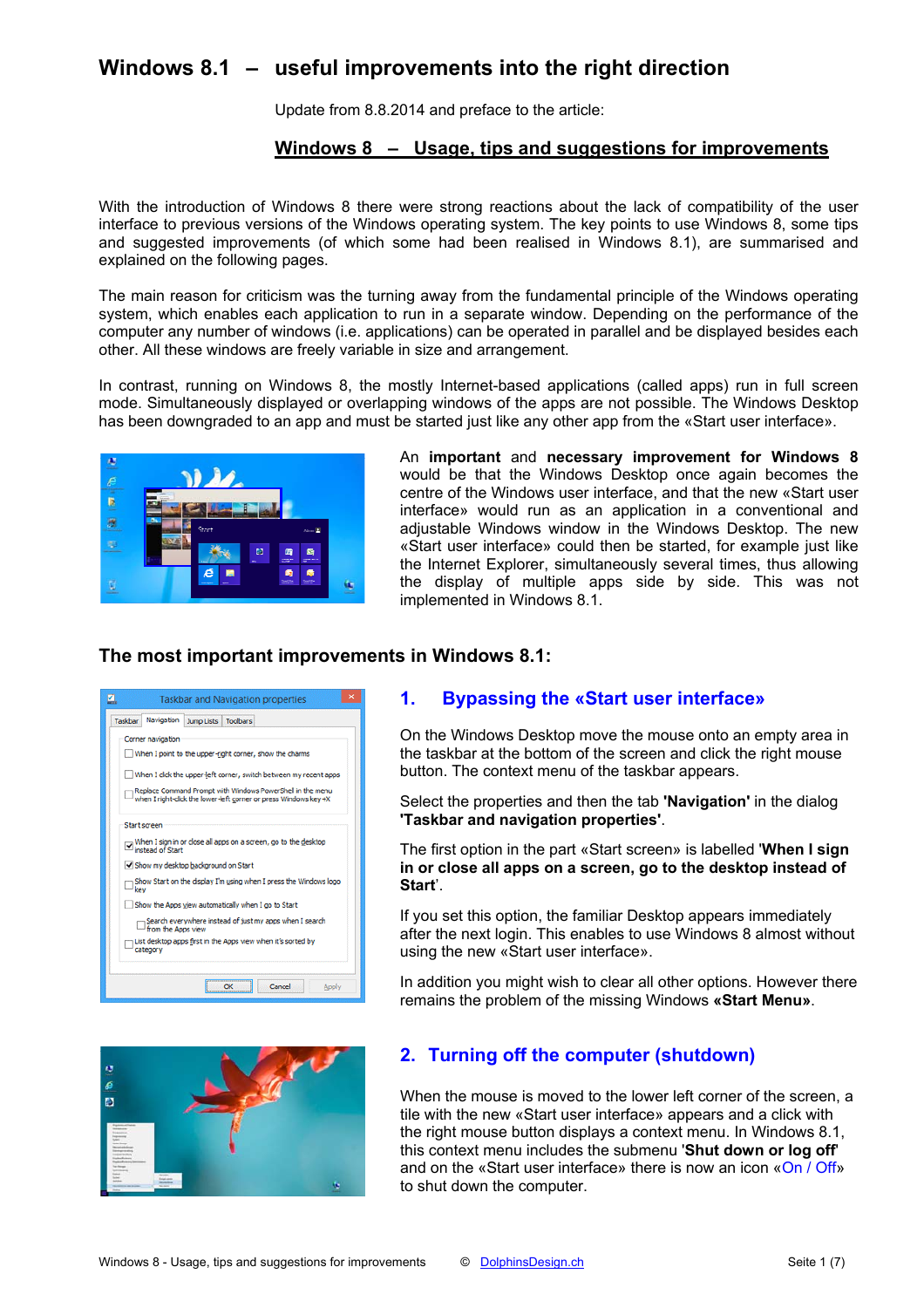# **Windows 8 – Usage, tips and suggestions for improvements**

Have you ever fallen from the clouds ... With Windows 8 numerous improvements have been realised. An example is the integrated virus protection «Windows Defender». The changes at the level of operation are very large. The subsequent introduction briefly covers the most important user-related issues.

- The **Windows Desktop**
- The Windows «**Start Menu**»
- The new «**Start user interface**»
- The new «**Apps user interface**»
- The new «**Touch screen user interface**»
- The new [Windows Logo key]
- The representation of windows in the Windows Desktop
- The playback of DVDs (e.g. with «VLC Media Player»)
- Turning off the computer («Shutdown»)
- Conclusion
- Ten suggestions for improvement (operation and technical behavior)

We want to stimulate the debate about Windows 8 so that the needs of all users are taken into account in the further development. Many new features of Windows 8 are nice and very useful, but the partial lack of compatibility with previous versions of Windows should be restored. The need for an improved Windows 8 extends from the user interface to the correction of wrongdoing arising from the bypassing of missing access rights. Until then, it could be more attractive and easier for many users to continue to work with Windows XP or with Windows 7 and the antivirus program "Microsoft Security Essentials".

> 7. February 2013 Wolfgang Rehfus

Dolphin's Design Wolfgang W. Rehfus P.O.Box 515 CH-8802 Kilchberg, Switzerland [DolphinsDesign.ch](http://dolphinsdesign.ch/)

# **Windows 8 – Usage, tips and suggestions for improvement**

#### **The Windows Desktop**



With Windows 8, several new steps are necessary in order to get to the familiar Windows working surface, the Windows Desktop. After turning on the computer at first the new «Lock screen» with time and date appears. The background image can be freely selected for each user. With a click or any key the «Login screen» is displayed to enter the password.



 $\odot$  Tip: If the password begins with a capital letter, simply press the Shift key for capital letters on the «Lock screen». Thereby the «Login screen» appears and you can directly enter the password.



After logging in the new «Start user interface» appears with the tiles. One of these tiles is called «Desktop». A click on the tile «Desktop» opens the familiar Windows working surface, the Windows Desktop.



The Windows 8 «Desktop» shows the icons with shadow underlayed lettering, which complicates the readability and does not fit to the otherwise clear, light and modern design of Windows 8. Unfortunately, the new Windows 8 Desktop has no «Start Menu» and thus no possibility of navigation, which is integrated into the Desktop.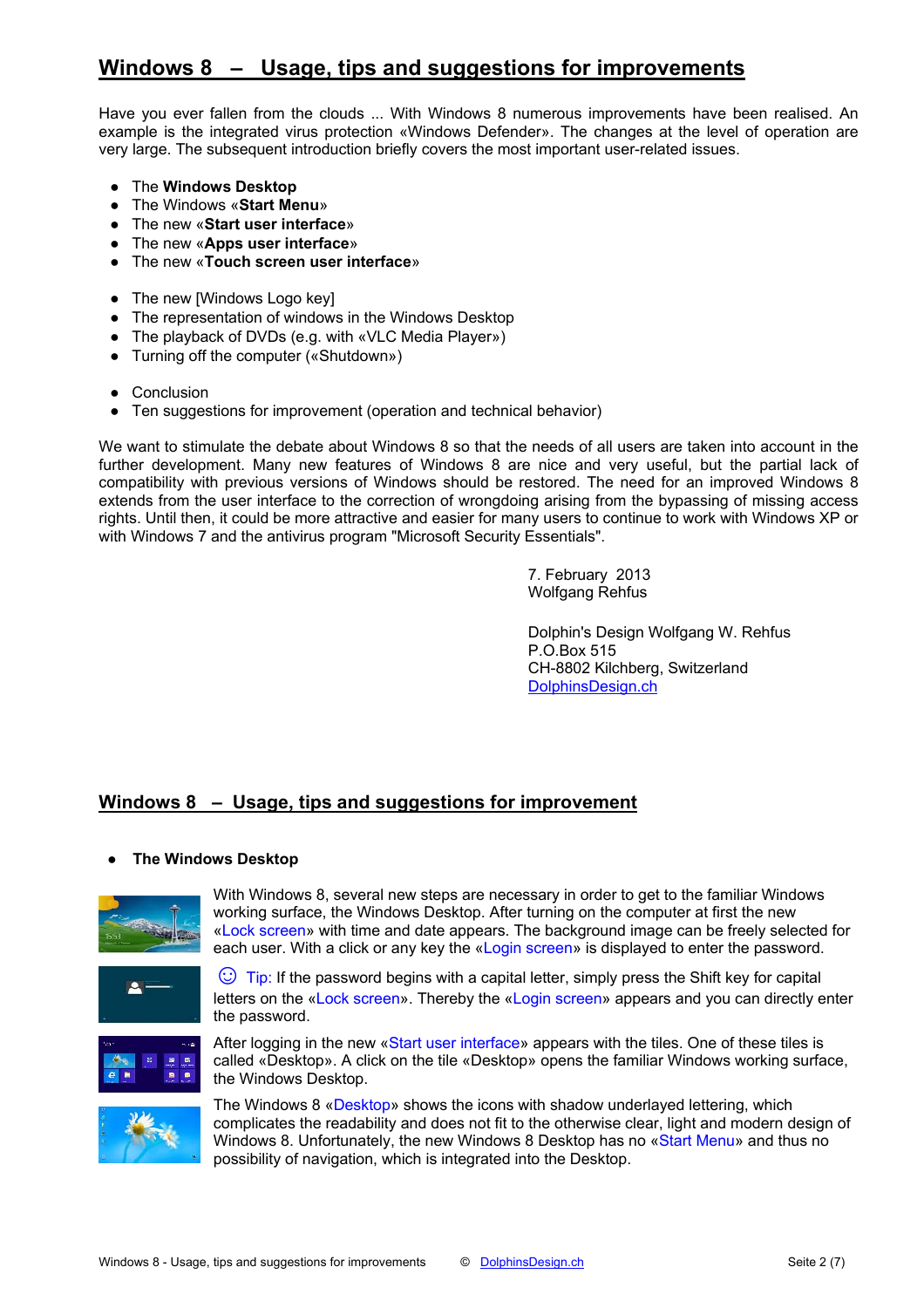#### **● The Windows «Start-Menu»**

Review: The classic Windows «Start Menu» displays all installed programs (applications, now called "Apps") grouped into menu groups and automatically and intelligently shown or hidden. The programs most frequently used are displayed and the programs not used for a long time are hidden and displayed only when needed. In addition, the «Start Menu» shows the recently used document files to open those directly and provides access to all of your computer settings. This «Start Menu» was visually and functionally altered already in Windows 7 and already Windows 7 is missing an option to use the more efficient «Start Menu» of Windows XP in the classical representation.



 In Windows 8, there is no «Start button» on the taskbar and the «Start Menu» no longer exists. It also can not be activated optionally. Thereby the familiar and user-friendly access to programs, documents and settings is more difficult. The manual "restore" of the «Start button» by installing additional programs as offered on the Internet is no solution. The familiar classic «Start Menu» from Windows XP should be at least optionally available in Windows 8.

 $\odot$  Tip: When the mouse is moved to the lower left corner of the screen a tile of the new «Start user interface» appears and a click with the right mouse button displays a context menu to open the Explorer, the Task Manager, the Control Panel, etc. (see the figure). Unfortunately the top menu item "Programs and Features" does not open the menu function "Programs" from the classic «Start Menu» but the system window "Add or remove programs". With a click in the lower right corner of the screen all open windows are directly hidden and minimized or restored.

The following sections explain the functionality of Windows 8, which replaces the «Start Menu». In Windows 8, the «Start Menu» is replaced by three elements. The «Start user interface» and the «Apps user interface» cover the entire screen, thus are separate working surfaces in addition to the Windows Desktop.

- 1.) the «Start user interface»
- 2.) the «Apps user interface
- 3.) the «Charms» (function panel on the right side of the screen)

#### **● The new «Start user interface»**

The new «Start user interface» is intended to display the most frequently used programs (applications, now called "Apps") as tiles (large icons) to find and to start the most important programs quickly. The displayed tiles can be placed with drag & drop in the desired order (with some automatic arrangement functions). At the bottom of the screen is a scroll bar to see those tiles, which are placed further to the right. The recently used documents are not displayed.



There are several ways to display the «Start user interface». When the mouse is moved in the right upper or lower corner of the screen, the «Charms» appear (a function panel on the right side of the screen with 5 buttons). Click on the middle «Charm», ie on the middle button «Start», to display the «Start user interface». Alternatively, the mouse can be moved to the bottom left corner of the screen to display the «Start user interface» as a tile and display it with a click. The easiest is the new **[Windows logo key]** on modern keyboards to switch from the Desktop to the «Start user interface» or back to the Desktop.

 $\odot$  Tip: The name of a desired application, even if it does not appear as a tile, can be typed directly on the «Start user interface» to locate the application, to display the icon of the application and to start it directly with a click.

When selecting a tile with the right mouse button, a situational function panel (context menu) appears on the bottom of the screen. The button «Remove from Start» allows the selected tile to be deleted from the «Start user interface». To remove an unwanted application completely from the computer, use the button «Uninstall». For a better overview it is recommended to delete any unneeded tiles from the «Start user interface» (e.g. all unnecessary Microsoft Internet services).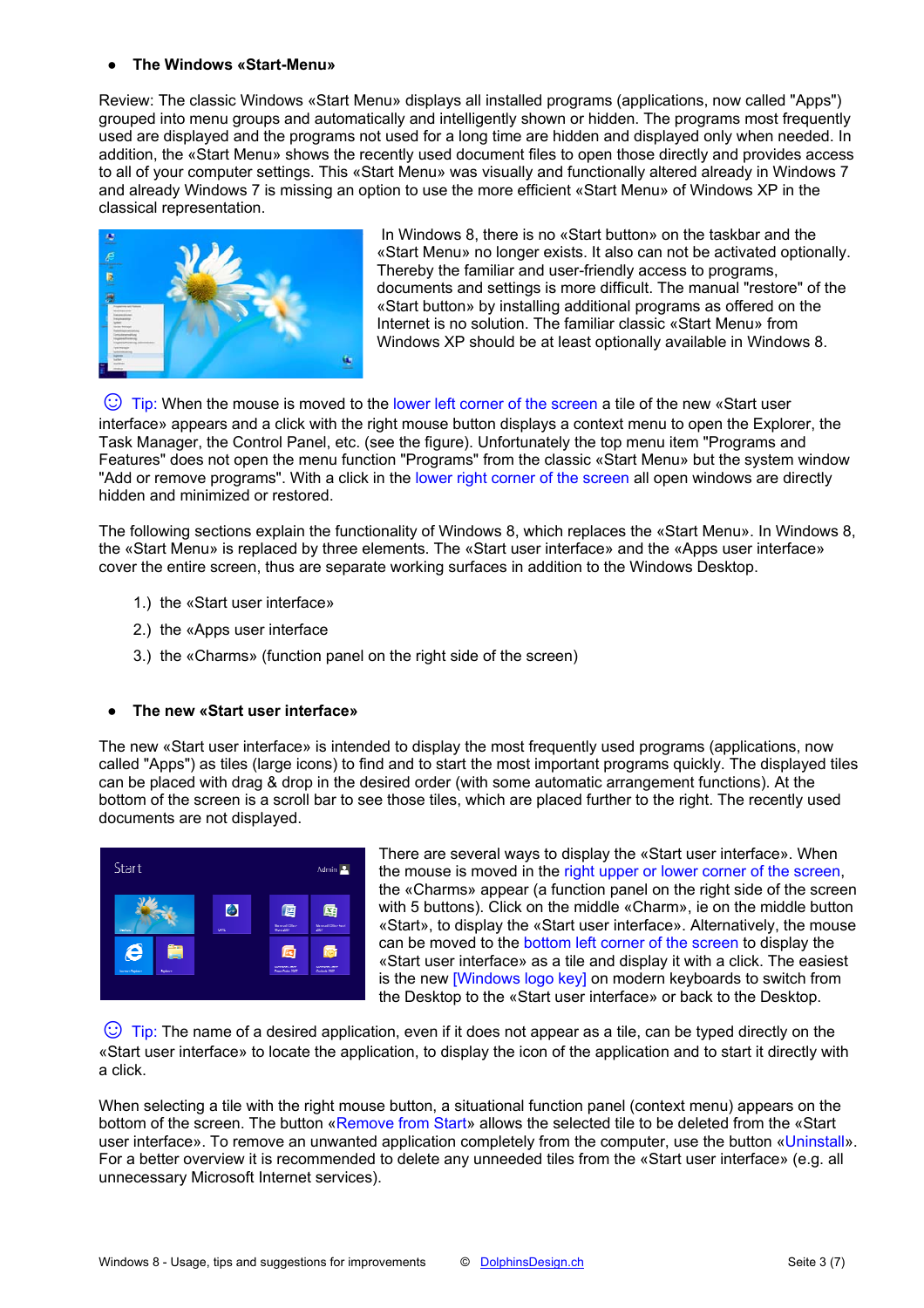#### **● The new «Apps user interface»**

The new «Apps user interface» is intended to display all the installed programs (applications, now called "Apps") as icons and to find and to start programs. The icons are displayed fixed and can not be individually placed and grouped. The menu functions in the menu groups from applications can not be shown or hidden, as it was possible in the «Start Menu», so this new «Apps user interface» is overcrowded with icons. At the bottom of the screen is a scroll bar to see those tiles, which are placed further to the right. Again, the recently used documents are not displayed.

| <b>The Association &amp;</b> | <b>D</b>              | $\blacksquare$   | <b>SAGE</b>            | Manual City of Hill     | <b>SERVICE</b>                  |
|------------------------------|-----------------------|------------------|------------------------|-------------------------|---------------------------------|
| $\bullet$ <i>Selection</i>   | AA <sup>10000</sup>   | $\blacksquare$   | <b>EXAMPLES</b>        | <b>自</b> [ ]            | $\blacksquare$                  |
| $\mathbf{p}$                 | ≖≃                    | 图                | <b>B</b> Contract      | <b>Exp</b> Monday Con-  | <b>B</b> 100                    |
| <b>Comment</b>               | <b>Contract Acres</b> | $\mathbf{m}$ $-$ | Gamb                   | $\blacksquare$          | $\frac{1}{2}$ and $\frac{1}{2}$ |
| <b>CO</b> leave              | <sup>Month</sup> ies  | $\bullet$        | <b>D</b> Introduced    | <b>EXP</b> begins the   | <b>Carl Links</b>               |
| $\blacksquare$               | $\bullet$ -------     | $\blacksquare$   | <b>D</b> Instantantian | <b>De Motor Disc</b>    | <b>Gradual Add</b>              |
| <b>Số</b> Transac            | $\bullet -$           | $\blacksquare$   | <b>Distances</b>       | <b>Normal Street of</b> | A Winnipeg                      |
| 四半                           | <b>Comment Street</b> | $\alpha$ –       | $P$ because            | <b>G</b> 222            | A WC Helix plane                |

user interface» to the Desktop.

To view the new «Apps user interface», the mouse is moved to the right upper or to the right lower corner of the screen to display the «Charms» (a function panel on the right screen edge with 5 buttons). With a click onto the upper «Charm», and thus to the top button «Search», the panel «Search» is displayed together with the «Apps user interface». A separate Charm «Apps» for direct access to the new «Apps user interface» is missing. In modern keyboards, the new [Windows logo key] can be pressed twice to switch from the «Apps

When you call the «Apps user interface», the Panel «Search» will be displayed on the right side of the screen as well, for example to search for an application by its name. With this search function, however, it is not possible to search a menu group and display it in full. This makes it difficult to locate all installed menu features of an individual application, since they are only found and displayed if they contain the search term (e.g. the name of the application). The search results displayed (as well as the display position in the «Apps user interface») will unfortunately be lost when this user interface is left.

 $\odot$  Tip: The name of a desired application, even if it does not appear as a tile, can be typed directly on the «Apps user interface» to locate the application, to display the icon of the application and to start it directly with a click. The Charm «Search» helps, inter alia, also to search for settings and files.

When you select an icon with the right mouse button, a situational panel function (context menu) appears on the bottom of the screen. The «Pin to Start» button allows the selected icon to be added to the «Start user interface». This is recommended to view all frequently used applications on the «Start user interface». A button to copy an icon to the Desktop is missing. As well, icons can not be copied using drag and drop between the «Apps user interface», the «Start user interface» and the Desktop.

#### **● The new «Touch screen user interface »**

Specifically designed for touch screens is a new user interface, which for example is used by default for the applications pre-installed on the «Start user interface», such as the various Microsoft Internet services («Mail», «Calendar», «Contacts», «News», «Photos», «Store», «Bing», etc.). These applications are not run in a



window on the Desktop, not in the well-known Internet Explorer, but in the new Windows 8 dominating «Touch screen user interface». In this working surface most web applications are shown, each one in full screen mode (possibly a second one in a side strip). For example, the online help for the «Start user interface» is shown in a touch screen version of the Internet Explorer within this «Touch screen user interface» (e.g. with a larger context menu for links). To access the Windows help, move the mouse in the upper or lower right corner of the screen to display the panel of «Charms» and to select the Charm

«Settings». There are functions and help for the specific situation. If the help is invoked in this way while the Desktop is being displayed, the help locally installed on the computer is shown instead of the online help.

The operation of the «Touch screen user interface» is done either with side movements of you finger or a pen (input pen), or with mouse movements into the screen corners and to the sides of the screen. A click with the right mouse on a blank space opens panels with application dependend situative features (e.g. for navigation) at the top and / or bottom of the screen. Another click will hide these panels again.

Also in the «Touch screen user interface», the [Windows logo key] switches between the «Start user interface» and the most recently used application (whereat the Desktop is viewed as an application). Access to the «Apps user interface» is now possible only by prior activation of the «Start user interface» or the Desktop, because the Charm «Search» displays the panel «Search» situatively for the current application and because a Charm "Apps" is missing. However you can also click on the function "Apps" in the Charm «Search» without any search term being entered.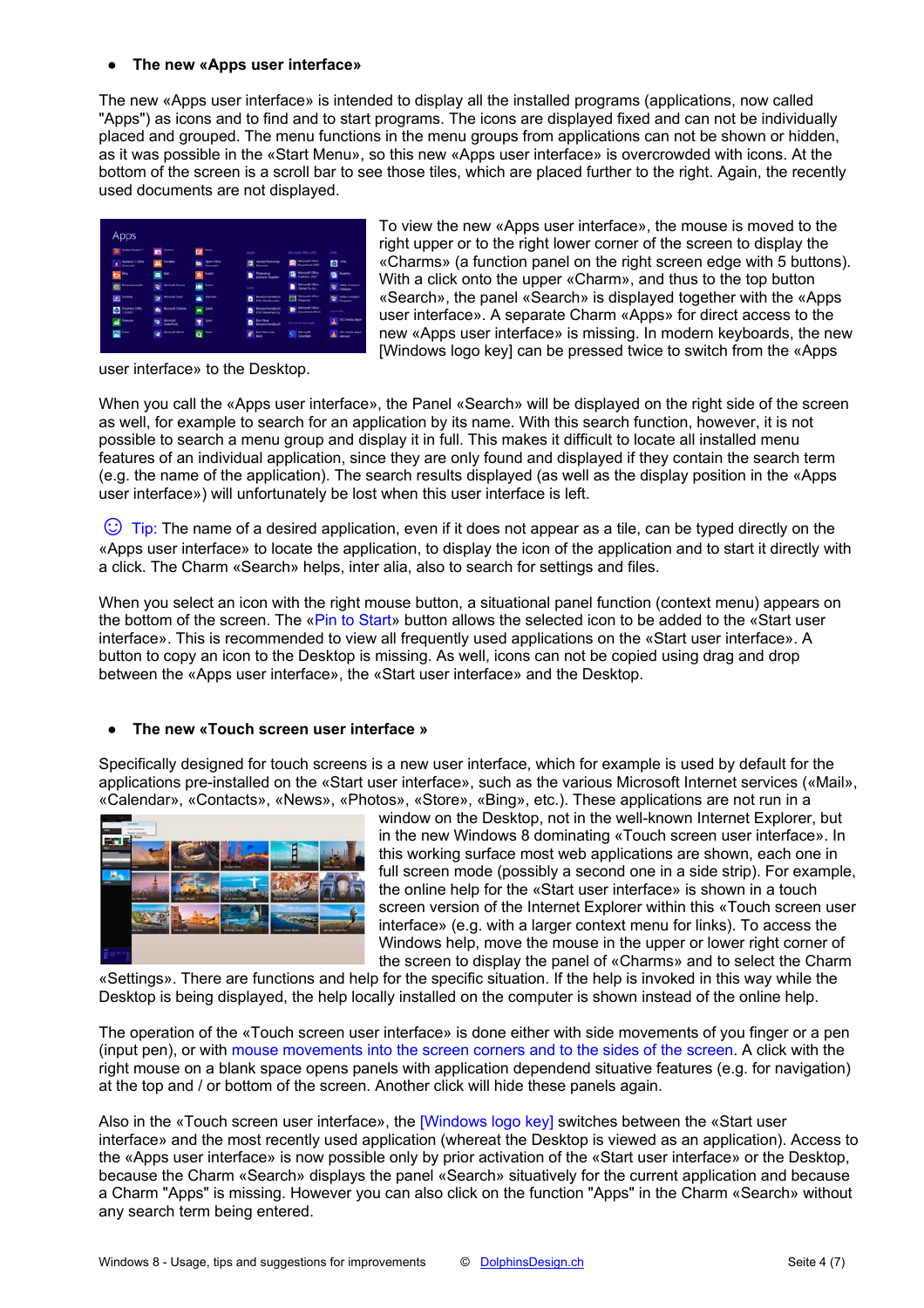[☺](http://dolphinsdesign.ch/)Tip: **Be careful** with the prompt **"Add Microsoft account"**. On the topic "Connecting to the Cloud" it is explained in the local Windows Help: "When logging in with a Microsoft account, the PC will be connected with the cloud" and "The contact information and the status of your friends will be synchronized automatically with services such as Hotmail, Facebook, Twitter and LinkedIn without you having to register yourself with any of these services." The Microsoft account is online and not a local Windows user account.

In the «Touch screen user interface» there are no buttons to minimize or terminate (close) launched applications as it was common in Windows in the upper right corner of a window. The launched application will not even stop with a click on the button «Cancel» or «Close» at the prompt «Add Microsoft account» (e.g. «SkyDrive»). The taskbar at the bottom of the screen will not appear in the «Touch screen user interface» because it is part of the Desktop. As before, the active application can be closed by using the key combination  $[Alt]$  +  $[F4]$ .

 $\heartsuit$  Tip: If you move the mouse on the left side of the screen to the upper left or lower left corner of the screen and from there somewhat down or up, a panel is displayed on which all currently in the «Touch screen user interface» launched applications, but not the currently displayed application, are shown in thumbnail view along with a tile for the «Start user interface». If launched, the «Desktop» appears as a tile as well. A tile is activated by mouse click or "pulling to the right". A click with the right mouse on one of these tiles brings up a context menu with the function «Close» (see the picture above with the context menu of the top tile). To close the currently displayed application, it is for example necessary to go to the Desktop first, so the application will appear in this panel on the left side of the screen and can be terminated with the function «Close» in the context menu. Alternatively, and much easier, it is possible to move the mouse to the top of the screen to display a small hand symbol with which the displayed application can be grabbed with left mouse button pressed and moved down to the bottom of the screen to simply "sunk" the application. In this case, the application is closed and terminated.

#### **The new [Windows Logo key]**

If you use a new keyboard with the [Windows logo key], you will find explanations of the function in the locally installed Windows Help «Mouse and keyboard: What's New in Windows». The main functions and key combinations are:

[Windows Logo key] ... switch between active application (e.g. Desktop) and the «Start user interface»

| [Windows-Logo-Taste] + $[F1]$ | open the locally installed help                                    |
|-------------------------------|--------------------------------------------------------------------|
| [Windows Logo key] + [D]      | show the Desktop                                                   |
| [Windows Logo key] + [E]      | open the Windows Explorer                                          |
| [Windows Logo key] $+$ [C]    | show or hide the panel with the «Charms»                           |
| [Windows Logo key] + [Q]      | search Apps                                                        |
| [Windows Logo key] + [W]      | search settings                                                    |
| [Windows Logo key] + [F]      | search files or folders                                            |
| [Windows Logo key] + [R]      | open the dialog «Run»                                              |
| [Windows Logo key] + [Print]  | create screenshot (stored in folder "/ My Pictures / Screenshots") |

#### **● The representation of windows in the Windows Desktop**

In Windows 8, the windows of an application (e.g. Microsoft Word) and a dialog box (e.g. an application message) are displayed with an improved design. After various design experiments in older versions of Windows the new design appears lighter and more modern. The color of the window frame can be selected for personal taste.



Unfortunately, this new design does not function consistently compatible. For existing applications, it happens that three different design versions are displayed simultaneously. The example shows the application window of a Microsoft Access application in the new «Windows 8 Style» with the wide blue window frame. In this application window is a detail window of this application in the rounded «Windows XP Style» and in the foreground is a toolbar of this application in the «Windows Classic

Style». This erroneous compatibility of Windows 8 to display detail windows and toolbars within an application windows should be fixed.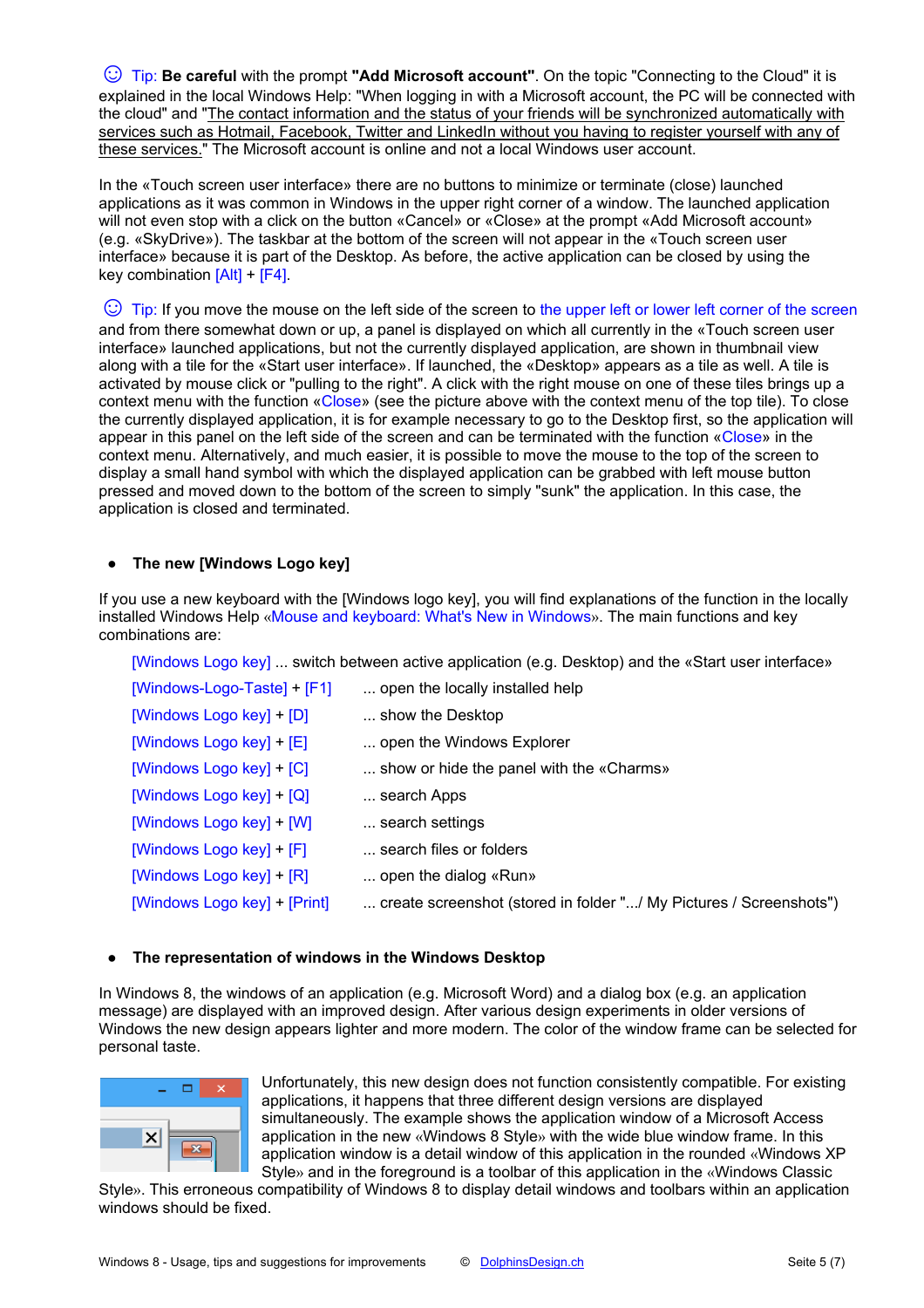The previous option to display windows and buttons in the style «Windows Classic Style» does not exist anymore, even though the «Windows Classic Style» is still preferred by many users as an efficient and userfriendly presentation. The individual installation of the «Windows Classic Style» by additional programs, as offered variously in the Internet, is no solution to this problem. For the appearance of windows and buttons the options «Windows 8 Style» and «Windows Classic Style» are desirable in an improved version of Windows 8.

#### **● The playback of DVDs** (e.g. with «VLC Media Player»)

Windows 8 does not support playback of DVDs. This lack of compatibility with previous versions of Windows is very incomprehensible and will hopefully be fixed in a better version of Windows 8.

 $\odot$  Tip: On the Internet, various applications can be found for playback of DVDs, which can also be downloaded partially for free. For example the [VLC Media Player](http://www.videolan.org/vlc) is offered completely for free and is free distributable with no spyware, no advertising and no user tracking [\(http://www.videolan.org/vlc](http://www.videolan.org/vlc)).

#### **● Turning off the computer** («Shutdown»)

Shutting down and switching off was already subject to debates in previous versions of Windows (shutdown via the «Start Menu»). With Windows 8 shutdown has become even more incomprehensible and almost hidden. Windows 8 makes the impression that we would hardly turn off our computers. However, switching off the computer after completing the work is highly recommended for reasons of safety and energy saving.



To shut down and turn off the computer with Windows 8 the mouse is first moved into the right upper or right lower corner of the screen to display the «Charms» (a function panel on the right side of the screen with 5 buttons). With a click on the lower «Charm», ie the lower button «Settings», the panel «Settings» appears at the right side of the screen. At the bottom center in the panel «Settings» you will find the icon «On  $\overline{O}$  Off». By clicking on the icon «On  $\overline{O}$  Off» a menu with the function «Shutdown» appears (please note that the figure shows the German version). This solution is "creative" but not user friendly. It should be possible to copy (pin) the

icon «On / Off» on the Desktop, on the «Start user interface» and on the taskbar. At least as an option this icon «On / Off» should display a confirmation dialog with the choice to avoid accidental "Restart" or "Save energy" when the user wants to "shutdown and turn off" the computer.

#### **● Conclusion**

Windows 8 with the new «Charms», the new «Start user interface» and the new «Apps user interface» is prudent and advisable for use on touch screens with direct finger operation. However, these new elements conceptually and functionally appear not yet mature. When using touch screens and pen (input pen) there will be lovers for both, the new «Start user interface» as well as the classic «Start menu». Even when using a mouse, Windows 8 can be simple and useful not only for new users of Windows, provided that after the installation of Windows 8 the overcrowded «Start user interface» is cleaned up and all unneeded tiles are beeing deleted.

However, for professional computer work the usage of a mouse and the «Start Menu» is more quickly and more accurate than operation with a mouse, finger or pen on the «Start user interface». The classic «Start menu» is integrated into the Desktop and the user does not have to leave the Desktop when navigating. The greater functionality makes the «Start Menu» for many users more efficient, more flexible and more user friendly than the «Start user interface».

Instead of the dominating «Touch screen user interface» it could be more flexible and easier to provide a configurable option to display the Desktop in a «Windows Touch Screen Style». A matter of taste is the black background of the panels on the sides of the screen, which do not fit with the otherwise friendly, lightweight and modern design of Windows 8. The settings for adjusting colors for the Desktop and the «Start user interface» should have an impact on the background color of these panels as well.

Windows 8, with the «Touch screen user interface» and the the many pre-installed web applications and cloud connections almost gives the impression that Microsoft's actual user interface and control center of the computer, the Windows Desktop, is regarded only as one of many application anymore, or that Microsoft even has the goal that the users in future move onto the cloud – and the perhaps fall from the clouds ...